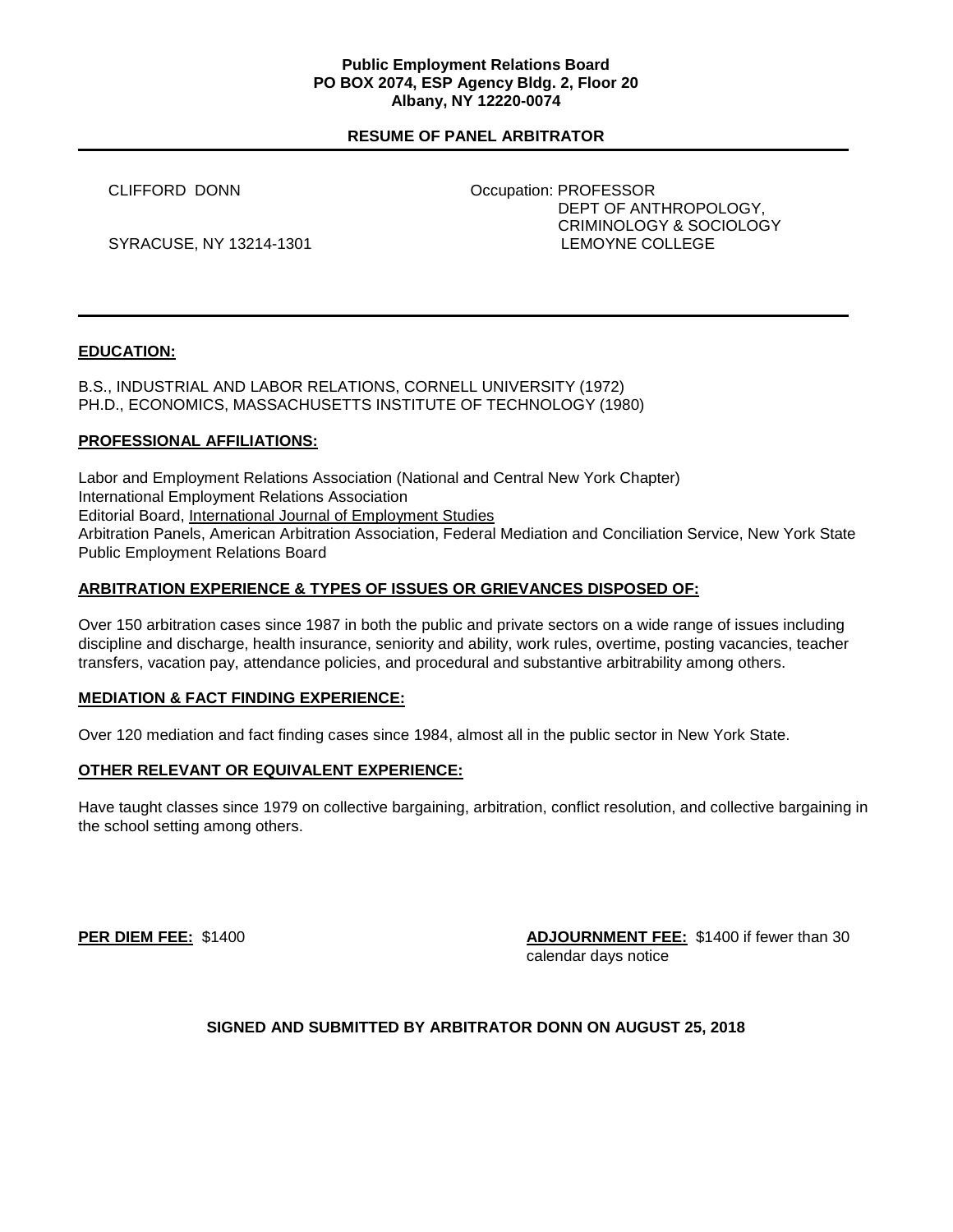### **Public Employment Relations Board PO BOX 2074, ESP Agency Bldg. 2, Floor 20 Albany, NY 12220-0074**

# **BILLING DISCLOSURE STATEMENT**

## ARBITRATOR'S NAME: **CLIFFORD DONN**

The following is a description of my fees and expenses:

## A) HEARING TIME.

- (1) My per diem is **\$1400** for each day or any part thereof spent hearing a case.
- (2) If a hearing day exceeds \_\_\_ hours, I charge:
	- essecond full per diem and second full per diem a prorated per diem
	- **X** no additional charge **William** other (describe)
- (3) Additional comments:

## B) STUDY TIME.

- (1) I charge **\$1400** for each day spent in preparation of the opinion and award.
- (2) This charge **X** will \_\_ will not be prorated for partial days devoted to such preparation.
- (3) Additional comments:

### C) TRAVEL TIME AND EXPENSES.

- (1) When travel time plus hearing time exceeds \_\_\_\_\_ hours in a calendar day:
	- \_**X \_** Not applicable (no additional charge)
	- I charge as follows (describe):
- (2) I charge for actual, travel-related expenses incurred in connection with the case \_**X**\_\_YES \_\_\_\_ NO.

Where appropriate, a mileage charge for auto travel will be billed at:

- **\_\_ \_\_** prevailing IRS rate \_\_\_**X**\_\_ other (describe): \$.50 PER MILE
- (3) When the scheduled hearing day(s) requires an overnight stay:

\_\_**X** \_ There is no charge, other than for lodging and subsistence.

**LETT** I charge as follows (describe):

(4) Additional Comments: ANY DEVIATIONS DISCUSSED IN ADVANCE WITH THE PARTIES